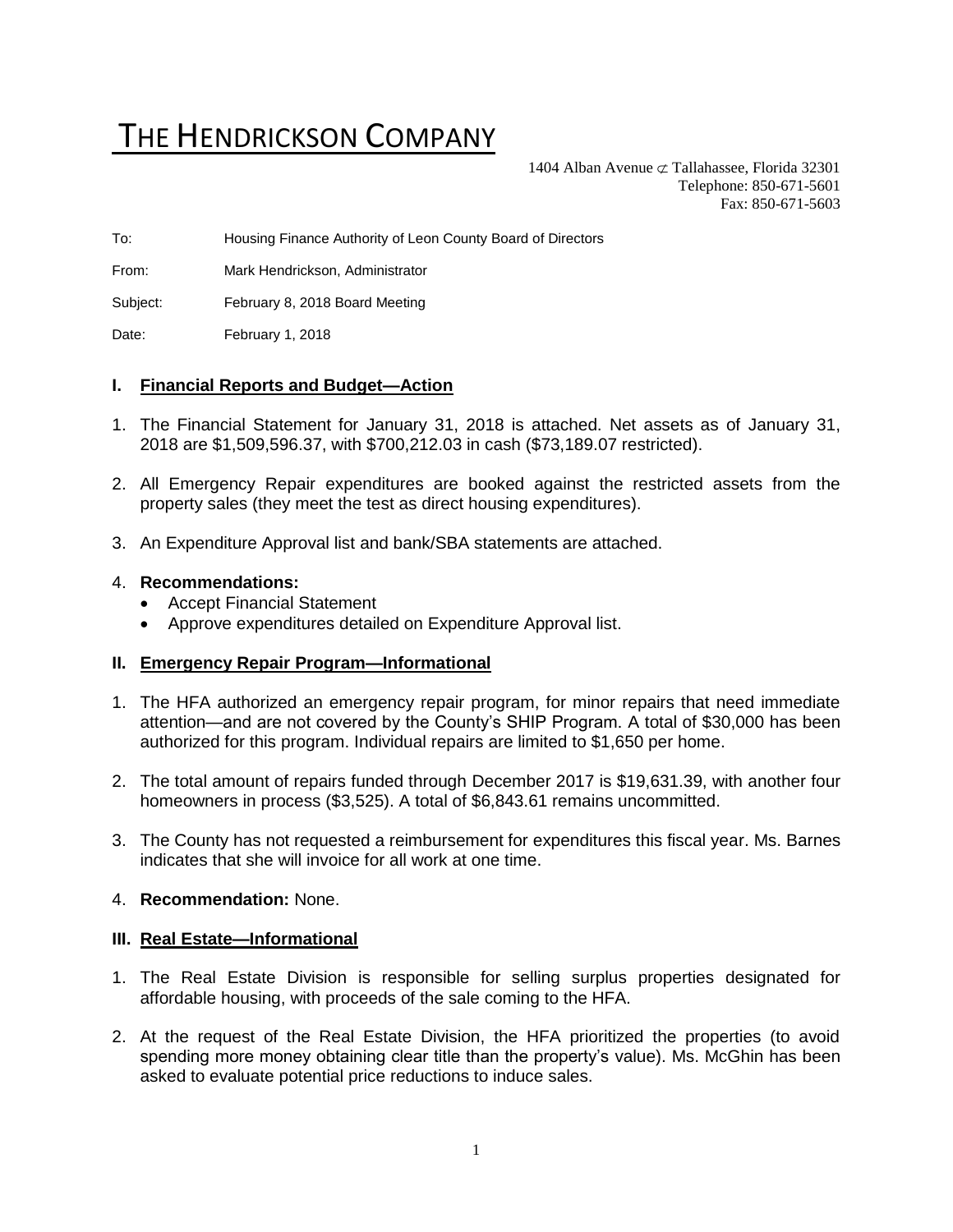- 3. Chairman Rogers volunteered to work with Ms. McGhin to develop an advertisement for the properties for publication in the Tallahassee Democrat. He reports that she has signed off on Mr. Rogers moving forward with placing the advertisement, and having Ms. McGhin as contact. The advertisement (attached) was placed in the Tallahassee Democrat for publication January 31, and February 4, 7, 11 and 14.
- 4. Mitzi McGhin reported several months ago (no change for ten months):
	- 114 Osceola Street: Sold 8-29-16 for \$34,100, with net revenue to the HFA of \$32,577.
	- 723 Frankie Lane Drive: Sold 12-1-16 for \$12,000, with net revenue to the HFA of \$11,300.
	- 278 Oakview Drive: Sold 1-5-17 for \$27,300, with net revenue to the HFA of \$26,525.
	- 2109 Holton Street: Sold 2-15-17 for \$6,500, with net revenue to the HFA of \$4,800.
	- Calloway Street Lot: Sold 3-30-17 for \$5,900, with net revenue to the HFA of \$5,200.
	- For sale signs placed on properties in Crown Ridge, with appraisals due December 2, 2016. Several inquiries have been received, but no interest shown after being given sales price.
- 5. Therefore, the total revenues to the HFA are \$80,402.
- 6. At the January meeting, Mr. Lamy presented a recommendation related to a revision of the HFA's right of first refusal for affordable housing parcels. He reports that the proposal is now off the table. The HFA has indicated that it is open to partnerships with organizations for use of the land parcels for affordable housing.
- 7. **Recommendation**: None.

## **IV. Status of HFA of Leon County DPA Mortgages—Informational**

- 1. In late 2015, the Administrator began researching the public records to determine how many loans had been made where the HFA is the lender on the note and mortgage. This was prompted by the appearance of a loan repayment in an HFA financial report generated by the County.
- 2. County staff was asked for a list of loans and their status. The staff working with the HFA at that time (none of which are currently working with the County), indicated that there was no list and that they did not know the volume or status of the loans.
- 3. An initial search of the public records discovered that 261 loans totaling \$1,306,266.28 had been made in the name of the HFA. However, significant research was required to determine the actual status of each loan. Based upon a very rough initial analysis, the estimate at that time was that 141 loans were still outstanding, with a total mortgage volume of \$717,790. That number has been reduced as loan repayments have been received.
- 4. The basic research has been completed. While a few files are still being reviewed, it appears that many more loans have satisfactions recorded than were initially estimated. This is because many borrowers are still living in their homes, but apparently repaid the DPA loan when they refinanced their home loan. There is no way to retroactively track if loan payments were received, as most of this activity took place 10-15 years ago.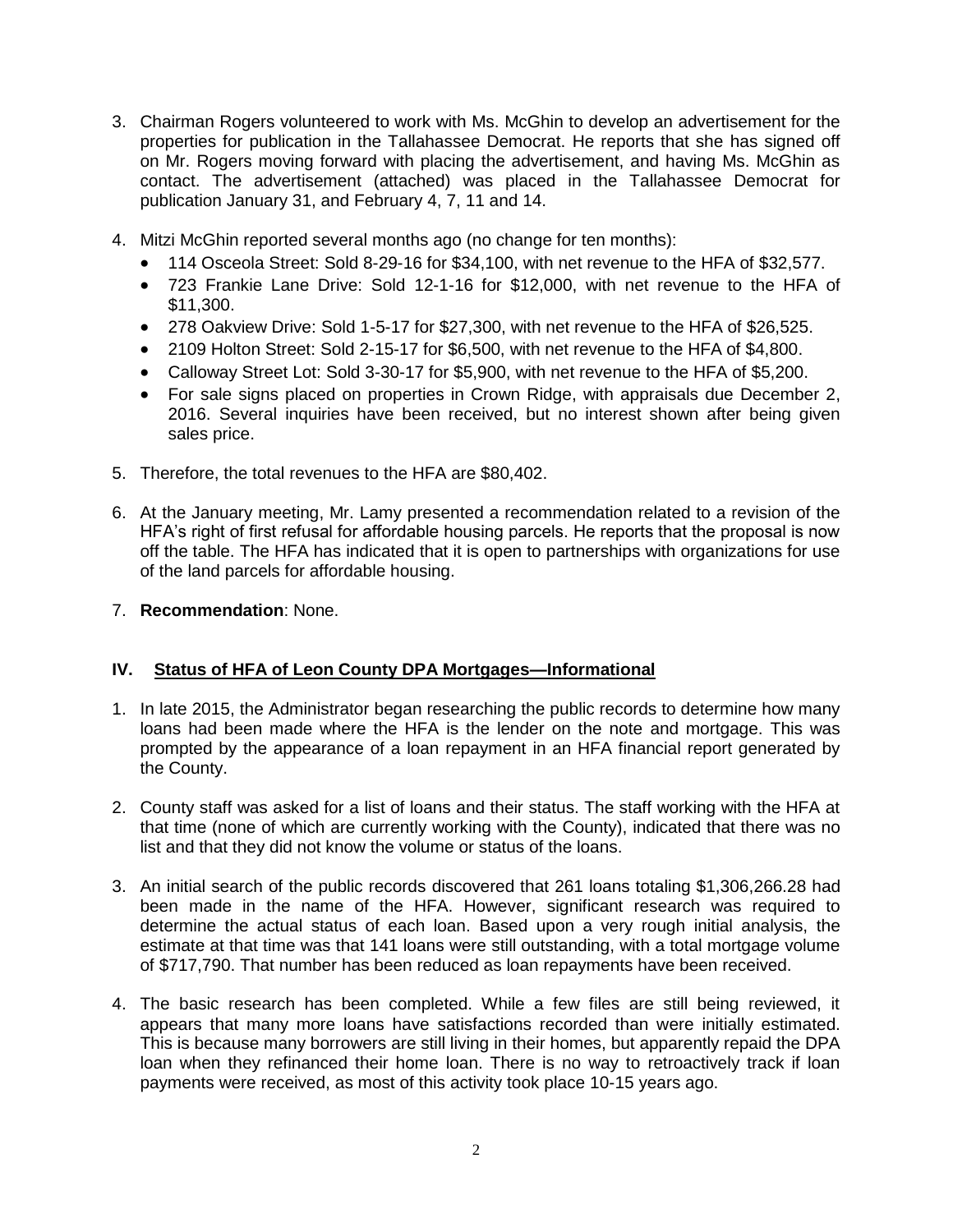- 5. The 261 loans have been grouped into three categories:
	- Loan still outstanding: no record of loan satisfaction recording, and original buyer generally still lives in home. However, it appears that eight of these homes are being rented, in direct violation of the mortgage terms
	- Loan Repaid: Satisfaction of mortgage recorded
	- Loan Loss: First mortgage foreclosed, no satisfaction of mortgage recorded, borrower generally no longer living in home

|                        | # Loans | Mortgage Amount |
|------------------------|---------|-----------------|
| Loan Still Outstanding | 89      | 490,389.51      |
| Loan Repaid            | 137     | 599,208.98      |
| Loan Loss              | 35      | 216,667.79      |
| TOTAI                  | 261     | \$1,306,266.28  |

- 6. The loans with recent recorded satisfactions are being checked against payments to the HFA recorded by the County over the past few years.
- 7. Persons who appear to be renting their home will be contacted about repayment plans.
- 8. This will be an ongoing project, as the outstanding loans need be checked (public records) annually to determine if there is any change in status.
- 9. **Recommendation**: None.

## **V. Escambia HFA Marketing Report—Informational**

- 1. The agreement with the Escambia County HFA requires the HFA to file quarterly marketing reports. A copy of the  $4<sup>th</sup>$  Quarter 2017 Report is attached.
- 2. Ms. Leigh will be working to implement a more aggressive marketing strategy this quarter.
- 3. **Recommendation**: None.

### **VI. Legal Update—Informational**

- 1. There are no anticipated legal items for this meeting.
- 2. **Recommendation**: None.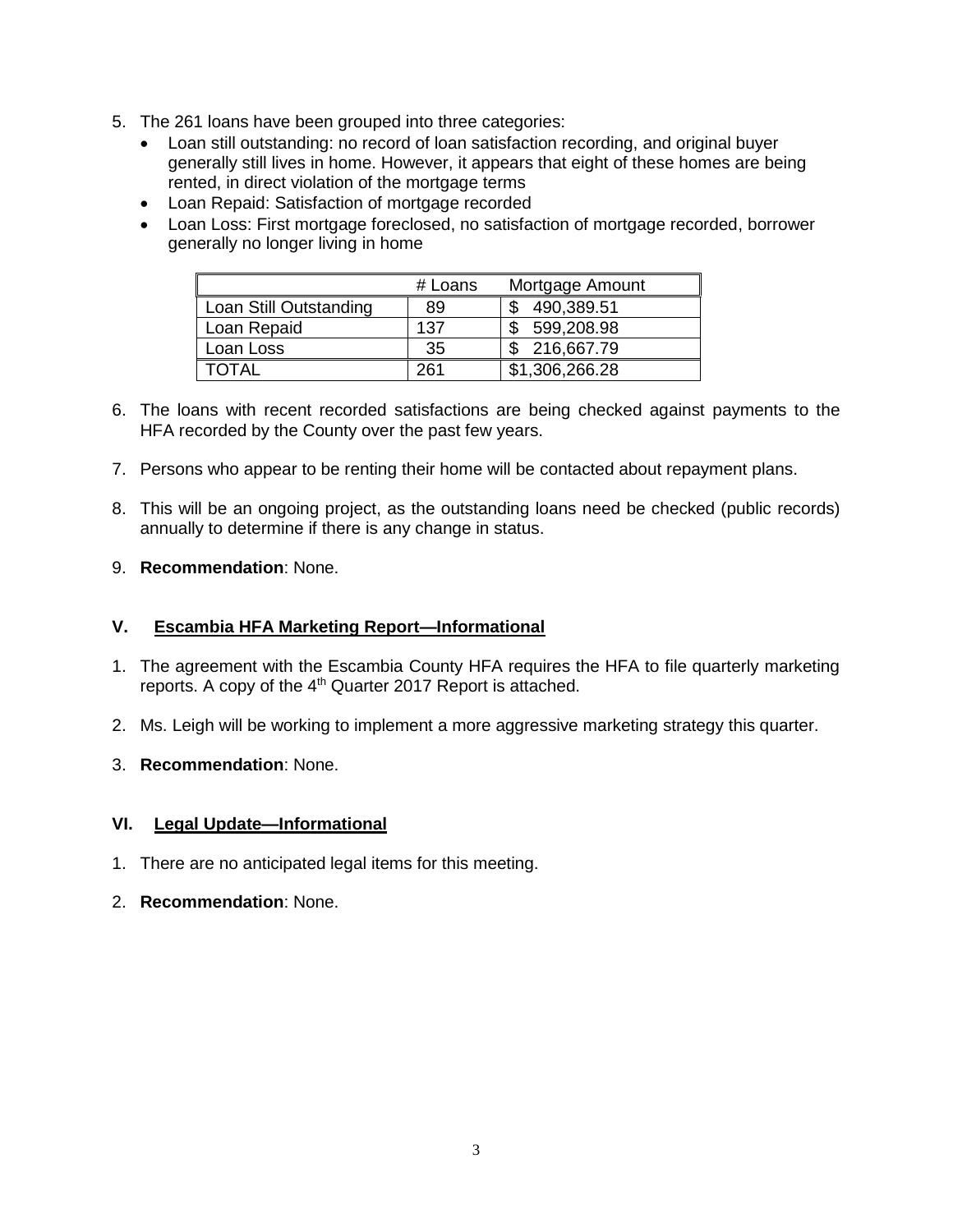# **VII. To-Do List—Informational**

| <b>To-Do Item</b>                                                                                                                                 | <b>HFA</b> | <b>Admin</b> | <b>CAO</b> | <b>SL</b> | <b>NBN</b> | <b>Status</b>                                                        | <b>Completed</b>      |
|---------------------------------------------------------------------------------------------------------------------------------------------------|------------|--------------|------------|-----------|------------|----------------------------------------------------------------------|-----------------------|
| <b>Prior to October 2015 Meeting</b>                                                                                                              |            |              |            |           |            |                                                                      |                       |
| Set date for Stakeholders Meeting                                                                                                                 | X          |              |            |           |            | On hold                                                              |                       |
| October 2015                                                                                                                                      |            |              |            |           |            |                                                                      |                       |
| Research if old payoffs of DPA loans<br>came to HFA.                                                                                              |            | X            |            | X         |            | On agenda for<br>February 2018                                       | Done                  |
| December 2016                                                                                                                                     |            |              |            |           |            |                                                                      |                       |
| HFA to seek additional donations of<br>property from lending institutions. Mr. Gay<br>volunteered to draft letter and provide<br>lender contacts. | X          |              |            |           |            | In progress                                                          |                       |
| <b>March 2017</b>                                                                                                                                 |            |              |            |           |            |                                                                      |                       |
| The Board requested that an analysis of<br>the remaining properties and the potential<br>for price reductions be put on an HFA<br>agenda          |            |              |            |           |            | Chairman<br>Rogers working<br>with Ms.<br>McGhin on<br>advertisement | Done, Ad<br>Published |

## **VIII. State Legislative Update—Informational**

- 1. There is \$322.1 million available for appropriation from the Housing Trust Funds.
- 2. The House and Senate released their initial FY 18-19 budget proposals. The details of the proposed housing budgets are below: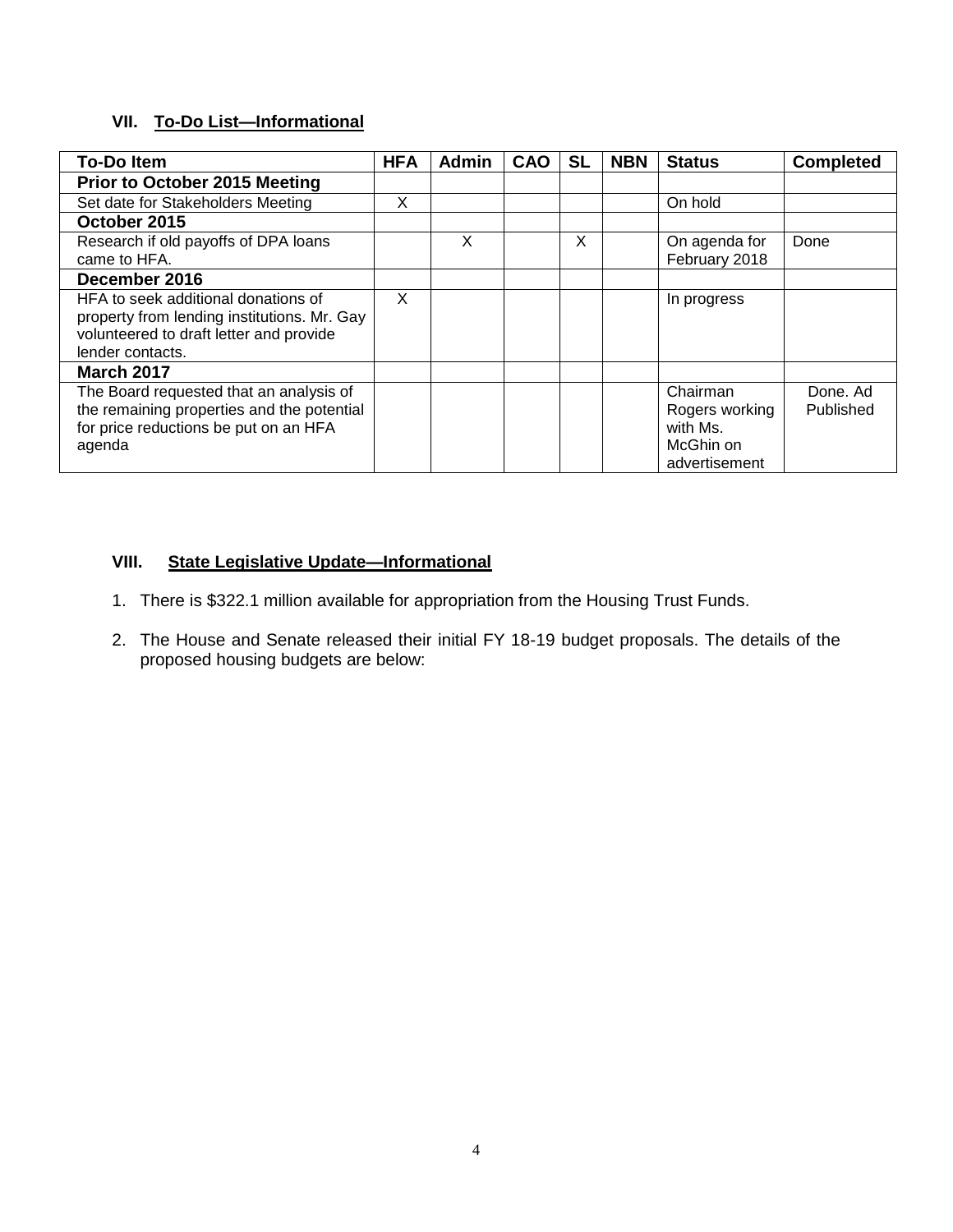|                                                                                                   | <b>GOVERNOR</b> | <b>SENATE</b>                                                                                                                                                   | <b>HOUSE</b>          | <b>FINAL BUDGET</b> |
|---------------------------------------------------------------------------------------------------|-----------------|-----------------------------------------------------------------------------------------------------------------------------------------------------------------|-----------------------|---------------------|
| <b>Hurricane Recovery:</b><br><b>SAIL</b><br><b>Line 2225</b>                                     | \$25,000,000    | \$60,000,000                                                                                                                                                    | \$74,180,000          |                     |
| <b>Hurricane Recovery:</b><br><b>SHIP targeted to</b><br>counties with damage<br><b>Line 2226</b> | \$65,000,000    | \$30,000,000                                                                                                                                                    | \$48,950,000          |                     |
| <b>Hurricane Recovery:</b><br><b>Farmworker Housing</b><br><b>Line 2224</b>                       | \$10,000,000    |                                                                                                                                                                 |                       |                     |
| <b>Monroe County Land</b><br><b>Authority Line 2224</b>                                           |                 | \$10,000,000                                                                                                                                                    |                       |                     |
| <b>FHFC:</b><br><b>General Use</b><br><b>Line 2225</b>                                            | \$76,300,000    | \$114,050,000<br>At least \$57.025 million<br><b>SAIL</b><br>\$10,000,000 grant for<br>housing for persons with<br><b>DD</b><br>\$7.025 million<br>undesignated |                       |                     |
| <b>FHFC:</b><br><b>SAIL Workforce</b><br><b>Line 2225</b>                                         | \$20,000,000    | \$40,000,000<br>of<br>(part<br>\$104.05 million above)                                                                                                          |                       |                     |
| <b>SHIP</b><br><b>Line 2226</b>                                                                   | \$34,000,000    | \$103,800,000                                                                                                                                                   |                       |                     |
| <b>Homeless Line 2226</b>                                                                         | \$0             | \$3.800,000                                                                                                                                                     | \$0                   |                     |
| <b>Catalyst and</b><br><b>Homeless Training</b><br><b>Line 2226</b>                               | \$0             | \$250,000 Catalyst<br>\$200,000 Homeless                                                                                                                        | \$500,000<br>Catalyst |                     |
| <b>TOTAL HOUSING</b>                                                                              | \$230,300,000   | \$322,100,000                                                                                                                                                   | \$123,630,000         |                     |
| <b>SHTF SWEEP</b>                                                                                 | \$0             | \$0                                                                                                                                                             | \$54,600,000          |                     |
| <b>LGHTF SWEEP</b>                                                                                | \$91,800,000    | \$0                                                                                                                                                             | \$127,400,000         |                     |
| <b>TOTAL SWEEP</b>                                                                                | \$91,800,000    | \$0                                                                                                                                                             | \$182,000,000         |                     |
| <b>Unallocated SHTF</b>                                                                           | \$0             | \$0                                                                                                                                                             |                       |                     |
| <b>Unallocated LGHTF</b>                                                                          | \$0             | \$0                                                                                                                                                             |                       |                     |

#### **Proviso/Back of the Bill for FHFC**

Hurricane Housing Recovery Program (SHIP) and Rental Recovery Loan Programs (SAIL) created in House Implementing Bill.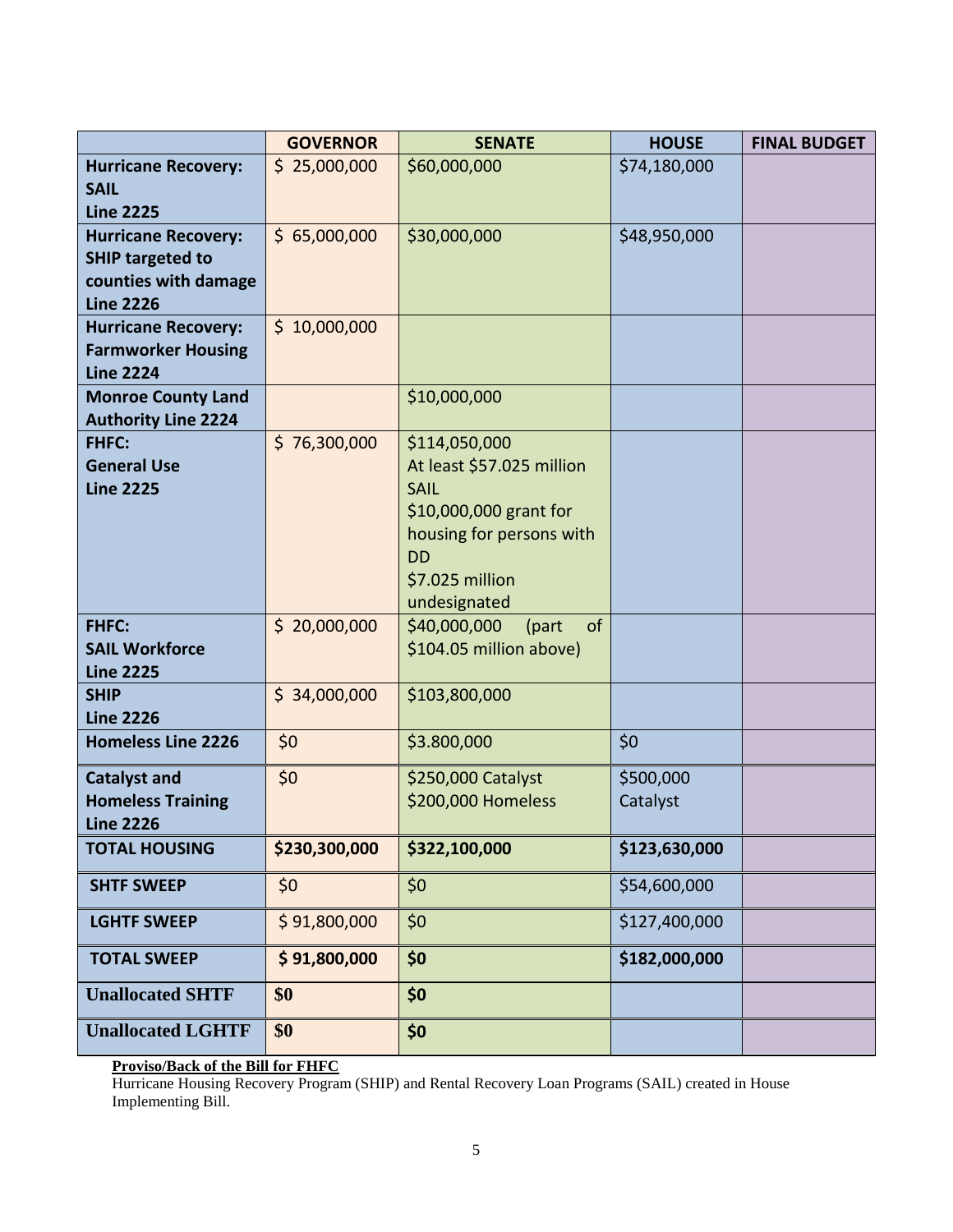| <b>Additional Homeless Funding</b>        |                    |           |                              |            |  |  |
|-------------------------------------------|--------------------|-----------|------------------------------|------------|--|--|
| Item                                      | Amount             | Line Item | Source                       | Agency     |  |  |
| <b>Challenge Grants</b>                   | \$4,107,206        | 345       | Grants & Donations TF        | <b>DCF</b> |  |  |
| Federal Emergency Shelter Grant           | \$6,966,640        | 346       | Federal Grants TF &          | <b>DCF</b> |  |  |
| Program                                   |                    |           | <b>Welfare Transition TF</b> |            |  |  |
| Homeless Housing Assistance               | \$4,181,800 House  | 347       | <b>GR</b>                    | <b>DCF</b> |  |  |
| <b>Grants</b>                             | \$3,350,000 Senate |           |                              |            |  |  |
| Homeless Housing Assistance               | \$150,000 Senate   | 347       | Senate Form 2193             |            |  |  |
| <b>Grants Proviso: National Veterans</b>  |                    |           |                              |            |  |  |
| <b>Homeless Support Housing</b>           |                    |           |                              |            |  |  |
| Assistance                                |                    |           |                              |            |  |  |
| Homeless Housing Assistance               | \$441,000 House    | 347       | HB 3251                      | <b>DCF</b> |  |  |
| Grants Proviso: Camillus House            |                    |           |                              |            |  |  |
| Veteran's Treatment Program               |                    |           |                              |            |  |  |
| Homeless Housing Assistance               | \$300,000 House    | 347       | HB 2435                      | <b>DCF</b> |  |  |
| <b>Grants Proviso: Transition House-</b>  | \$200,000 Senate   |           | Senate Form 1249             |            |  |  |
| Osceola County                            |                    |           |                              |            |  |  |
| Homeless Housing Assistance               | \$300,000 House    | 347       | HB 3283                      | <b>DCF</b> |  |  |
| <b>Grants Proviso: Transition House-</b>  |                    |           |                              |            |  |  |
| <b>Bradford County</b>                    |                    |           |                              |            |  |  |
| Homeless Housing Assistance               | \$140,800 House    | 347       | HB 3343                      | <b>DCF</b> |  |  |
| Grants Proviso: Citrus Health             |                    |           |                              |            |  |  |
| <b>Network</b>                            |                    |           |                              |            |  |  |
| <b>Five Star Veterans Center Homeless</b> | \$150,000 Senate   | 577A      |                              |            |  |  |
| Housing & Reintegration Projects          |                    |           |                              |            |  |  |

| <b>Other Projects</b>       |                   |              |                  |            |  |  |
|-----------------------------|-------------------|--------------|------------------|------------|--|--|
| Item                        | Amount            | Line Item    | Source           | Agency     |  |  |
| <b>Habitat for Humanity</b> | \$276,783         | Senate 2233A | <b>GR</b>        | <b>DEO</b> |  |  |
| Neighborhood                |                   |              |                  |            |  |  |
| Infrastructure Senate line  |                   |              |                  |            |  |  |
| 2233A                       |                   |              |                  |            |  |  |
| <b>Building Homes for</b>   | \$2,000,000       | Senate 2216  | <b>GR</b>        | <b>DEO</b> |  |  |
| <b>Heroes</b>               |                   |              | Senate Form 2100 |            |  |  |
| Casa Familia Housing        | \$250,000 Senate  | 2216         | <b>GR</b>        | <b>DEO</b> |  |  |
| for Adults with             | \$350,000 House   |              | Senate Form 1421 |            |  |  |
| Intellectual and DD         |                   |              |                  |            |  |  |
| City of Hialeah Elderly     | \$1,000,000 House | 2216         | <b>GR</b>        | <b>DEO</b> |  |  |
| <b>Housing Building</b>     |                   |              |                  |            |  |  |
| Improvements                |                   |              |                  |            |  |  |
|                             |                   |              |                  |            |  |  |

- 3. Our team is working to encourage the Senate to hold to their full-funding position.
- 4. Senator Passidomo (R-Naples) and Representative Shaw (D-Tampa) have filed bills (SB 874 and HB 191) which would prohibit use of monies in the Housing Trust Funds for nonhousing activities. The legislation has had its intended effect of pushing for higher appropriation levels.
- 5. Legislation has also been filed which would grant tax exemption to all local HFA notes and mortgages, not just those associated with bond issues. The legislation is sponsored by Senator Perry (R-Gainesville)—SB 730, and by Representative Santiago (R-Deltona)—HB